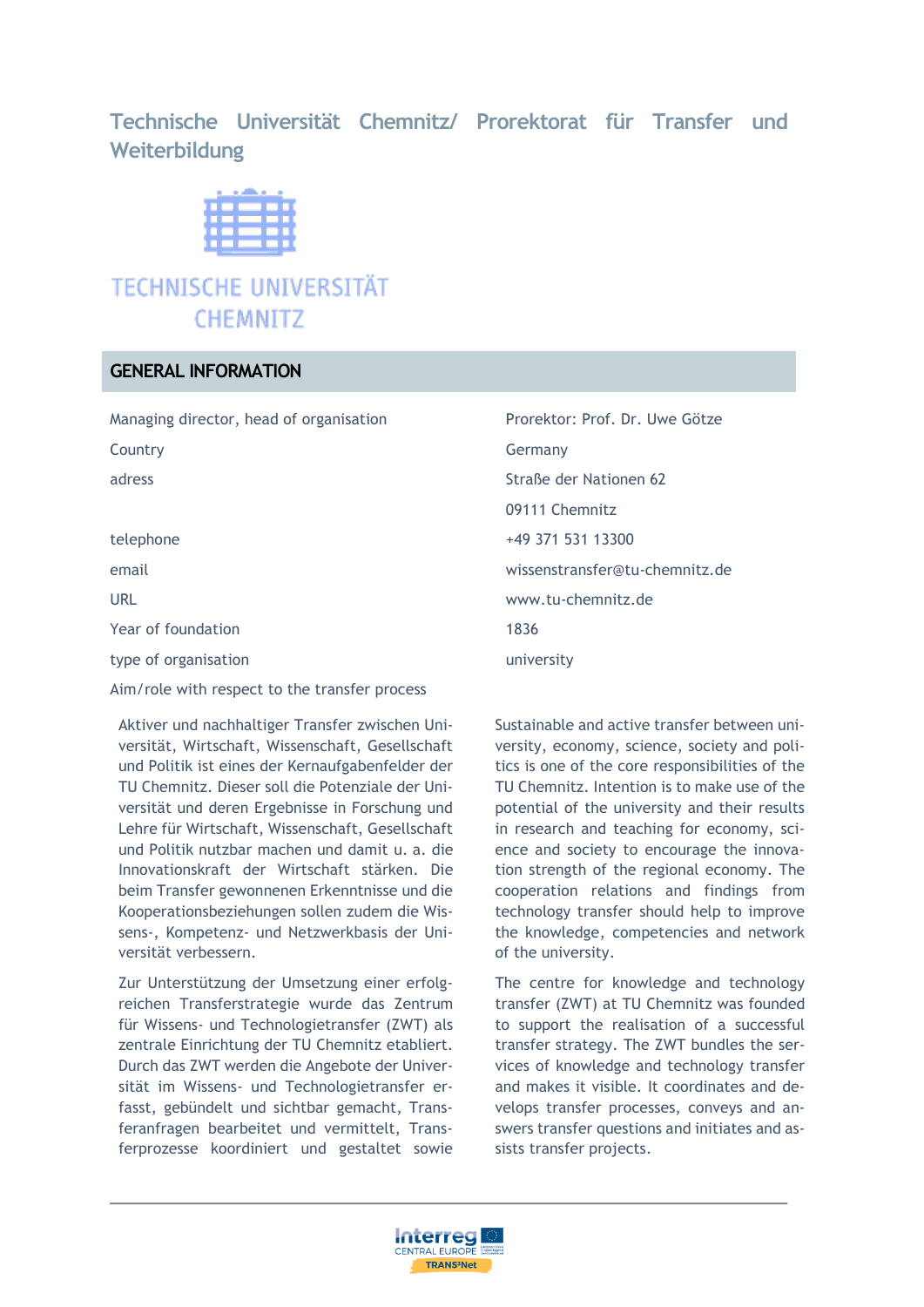Transferprojekte initiiert, betreut und mitgestaltet.

Main area with respect to the key topics

Kernkompetenzen der TU Chemnitz:

Materialien und Intelligente Systeme (innovative Werkstoffe, neue Integrationstechnologien von Materialien und Systemen z. B. in der Medizintechnik, der Energietechnik und im Leichtbau)

Ressourceneffiziente Produktion und Leichtbau (innovative Produktionstechnologien für ressourcenverbrauchsarme und wandlungsfähige Produktionssysteme)

Mensch und Technik (nachhaltige Gestaltung von Technik und Organisation, gesundheitliche Auswirkungen und Potentiale von Arbeit und Technik auf den Menschen)

Anknüpfend an diese Kernkompetenzen werden Transferaktivitäten in folgenden Feldern durchgeführt: Gesellschaftlich relevante Beiträge der Universität, Lebenslanges Lernen und Weiterbildung, Kooperative Forschungsprojekte sowie wissenschaftliche Dienstleistungen, Förderung von Ausgründungen und der Unternehmensnachfolge, Schutzrechte und Verwertung geistigen Eigentums

main contact person for transfer Prof. Dr. Uwe Götze telephone 0049 (0)371-531 10033

Core competencies of TU Chemnitz are:

Materials and smart systems (innovative materials and technologies (e.g. medicine technology, energy technology and lightweight construction)

Resource efficiency production and lightweight construction

Human and technology (sustainable design of technology and organization, effects and potencials of work and technology for human)

Following these core competencies transfer activities happen in the fields: relevance for the society, lifelong and further education, cooperative research projects and scientific services, start up support and company succession, property rights and valuation of IP.

email ptw@tu-chemnitz.de

#### **OFFERED TRANSFER ACTIVITIES**

**services in terms of the identification and description of innovative and economically applicable ideas**

- identification of current research results in research institutions, universities (*e.g. using technology scouting*)
- foster scientists in the description of the exploitable idea, focussed on its application in enterprises, e.g. support with SAXEED for EXIST applications
- technology assessment according to technical, legal and economical aspects (*such as technology maturity level, patentability, standard conformity, necessary licensing procedures*); e.g. assessment of research ideas from TU Chemnitz and patent evaluation for companies through Patent information centre

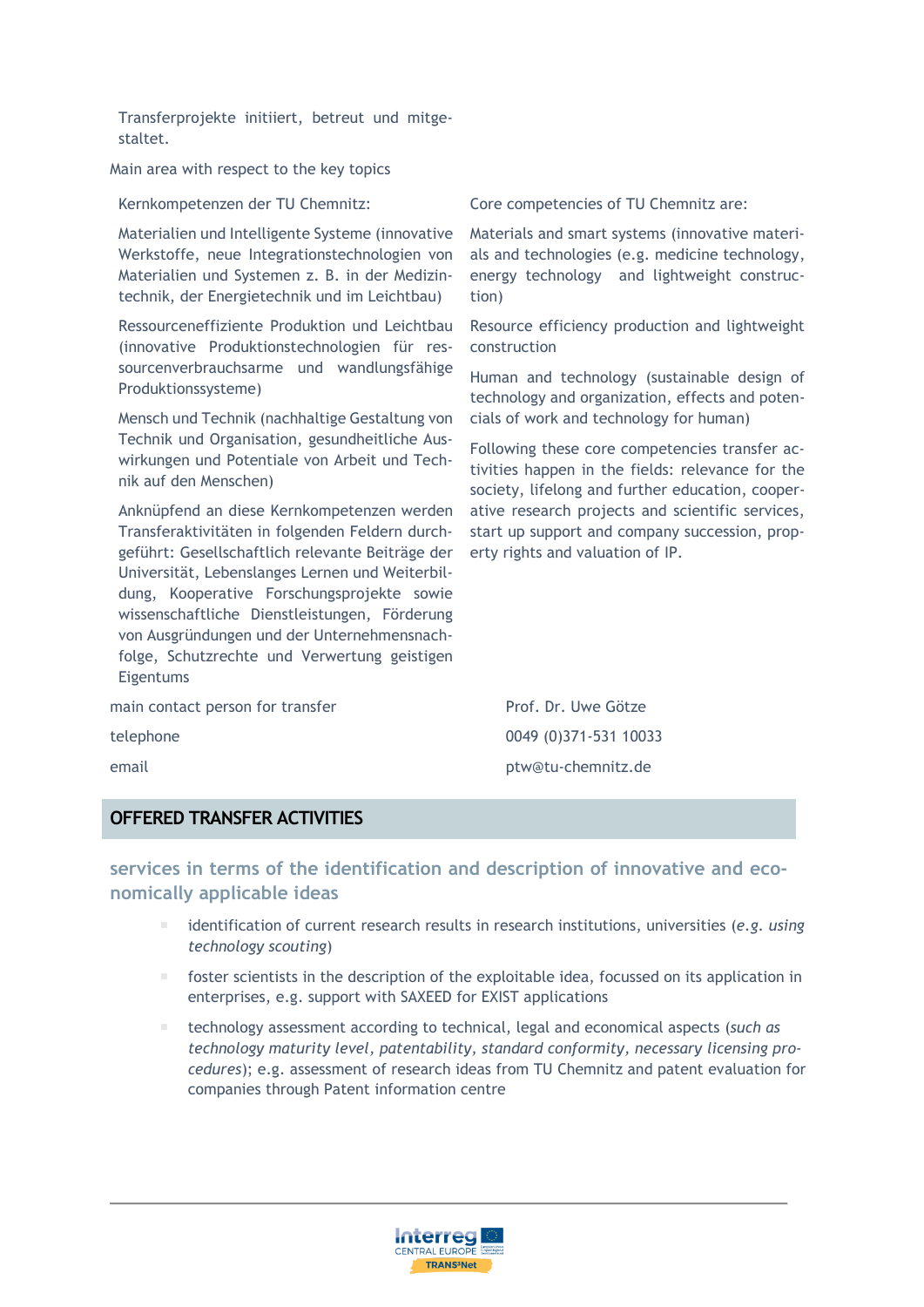## **services to bring together parties that could be relevant for the application of new ideas and technologies**

- **indumentation of meetings, workshops, conferences (e.g. for initiating and intensifying** contacts between science and busi-ness, for discussing detail information about innovative ideas and technologies); examples: technology regular's table together with chamber of industry and commerce Chemnitz for initiating contacts between science and economy; economic forum with companies to search for project and research ideas
- organisation of topic-specific workshops, fairs or similar activities in order to foster special ideas
- initiating and presenting moderating bilateral and subject-specific discussions held by technology suppliers and potential users, e.g. organisation of fair participation for TU Chemnitz

## **services in terms of the preparation of economic exploitation of an (innovative and economically applicable) idea/ technology**

- contract research *(e.g. initiating, bringing together the potentially exchanging parties, project management), e.g.arrangement of contacts to profs*
- research cooperation
- consulting on technical issues in order to support the final implementation of new technologies or processes in enterprises: *(e.g. support for adapting new technologies to the existing equipment in the company)*
- boosting acquisition of financing or funding of the defined transfer *(e.g. consulting, bringing potential partners together), e.g. EEN enterprise Europe network for EU-projects*
- *spin-off creation by your organization, e.g. SAXEED*

## **services of the economic exploitation of innovative and economically applicable ideas**

- supporting patent exploitation/ licensing (*e.g. patent search; market analysis, foundation consulting*)
- support of licensing (*e.g. market analysis, legal consulting*)
- supporting implementation of spin-offs based on innovative ideas/ technologies

## **services in terms of collective advancement of innovative and economically applicable ideas resp. research fields**

- establishment of institutional structures for the cooperation between science and economy (*e.g. endowed chairs, joint research institutions as a kind of public private partnership, associated institutes closely connected with universities*)
- $\blacksquare$  initiation and implementation of tools that do not follow an institutional structure (networks, discussion groups, alliances, clusters)
- support to the establishment of students' projects and looking after the students' work in the form of preliminary studies aimed at: the preparation of the implementation of innovative ideas/ new technologies in enterprises; the application of scientific results to tackle with practical problems in enterprises; the detection of deficits and bottlenecks